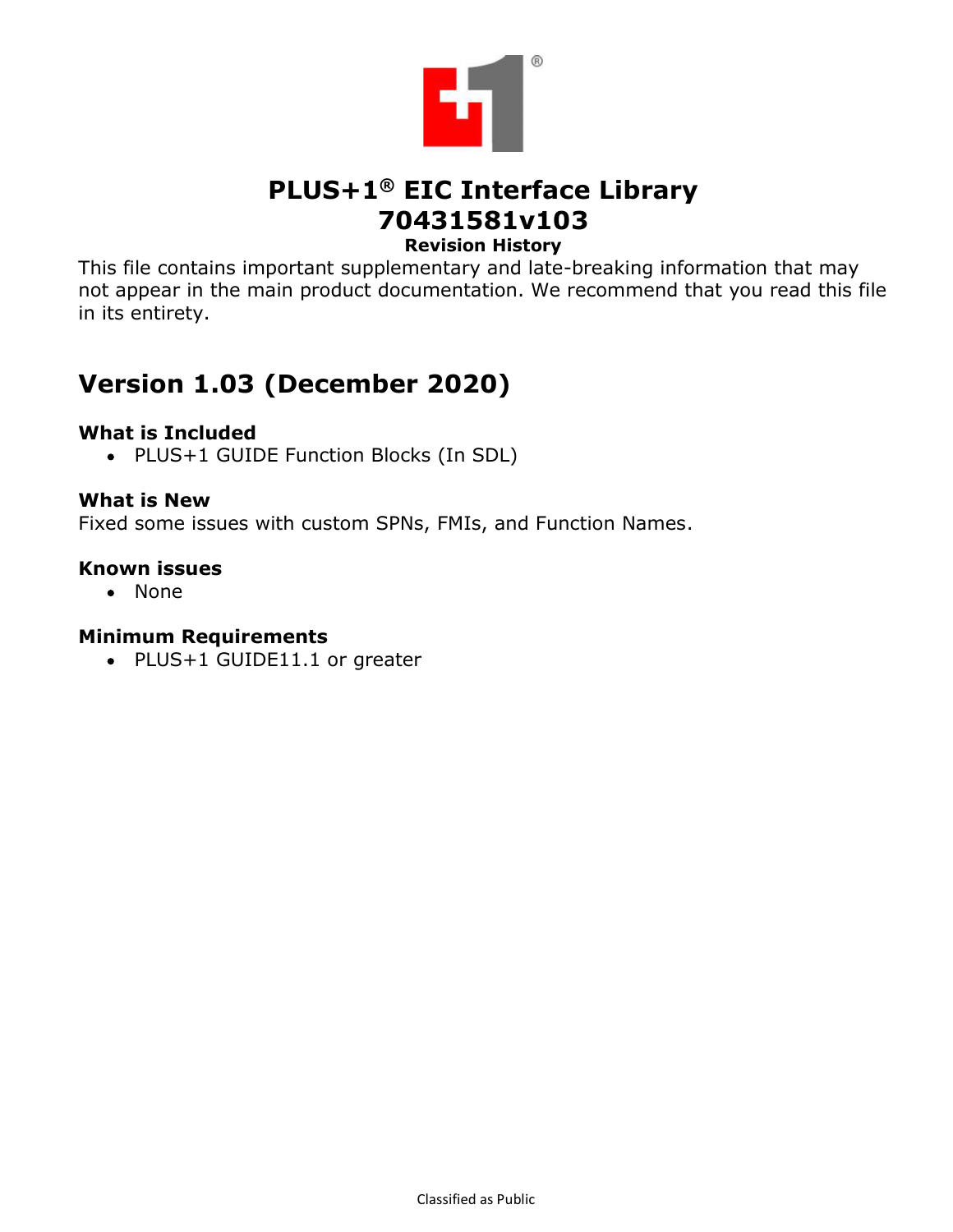# Version 1.02 (May 2020)<br>What is Included<br>• PLUS+1 GUIDE Function Blocks (In SDL)

# What is Included

PLUS+1 GUIDE Function Blocks (In SDL)

**What is New <br>Updated to fix AS\_100005337, AS\_100005338, and AS\_100005339.** 

### Known issues

None

### Minimum Requirements

PLUS+1 GUIDE11.1 or greater

# Version 1.01 (February 2020)

### What is Included

PLUS+1 GUIDE Function Blocks (In SDL)

What is New<br>Updated to fix the conversion from °C to °F.

### Known issues

• None

### Minimum Requirements

• PLUS+1 GUIDE11.1 or greater

# Version 1.00 (January 2020)

### What is Included

PLUS+1 GUIDE Function Blocks (In SDL)

What is New<br>This is a new software package to support the EIC. It includes blocks that support the core EIC gauge functionality.

### Known issues

None

### Minimum Requirements

• PLUS+1 GUIDE11.1 or greater